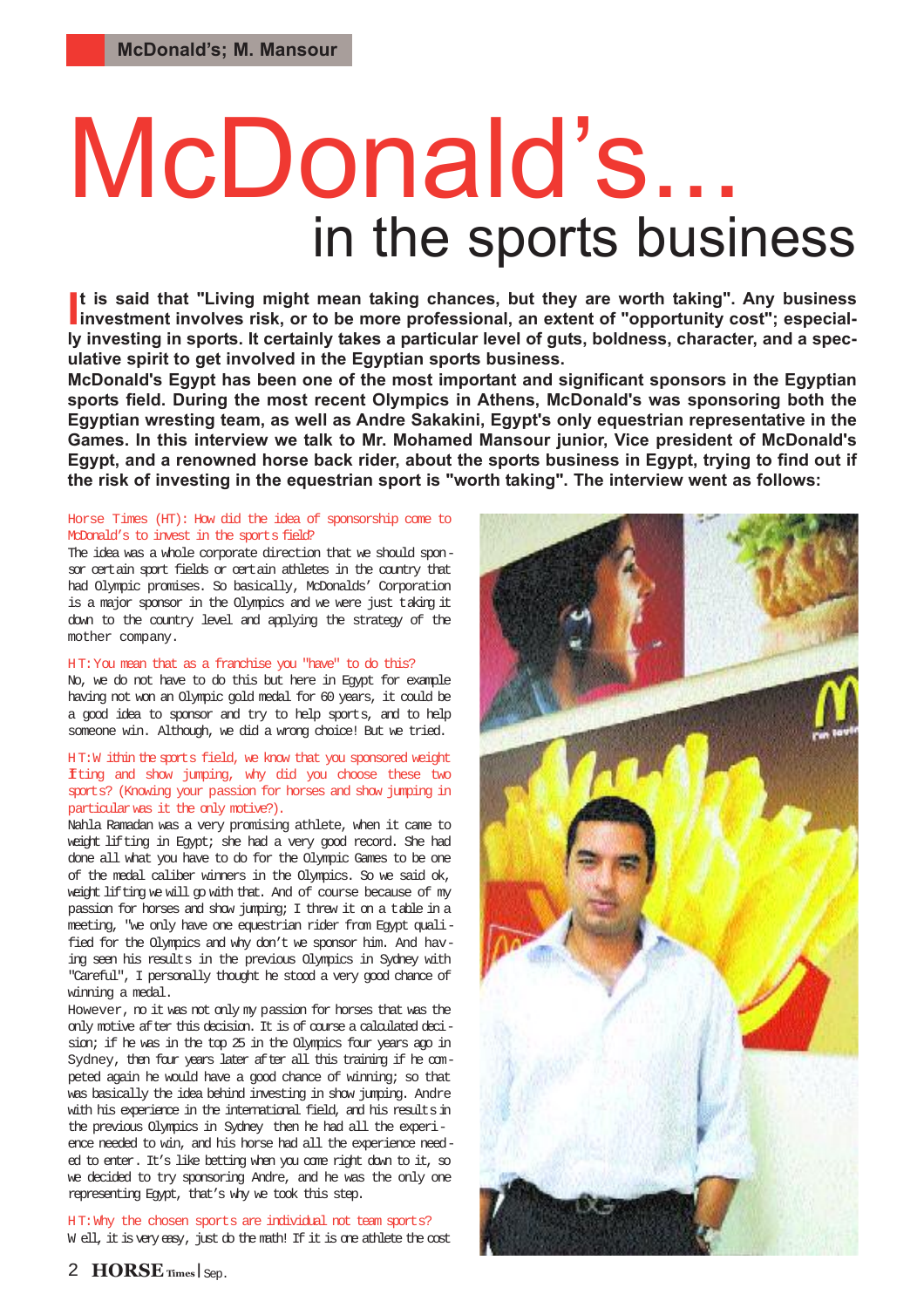will definitely be lower than sponsoring a team of athletes.

#### HT: But, isn't it less risky since the team sports like for example football, is more popular in Egypt?

Yes, but it depends; I mean, when did our handball team win in the Olympics? I cannot even remember! At that time maybe we could have thought about it, but now to sponsor for example the Egyptian soccer team, no! we wouldn't consider it because results is what matters at the end of the day; especially when it comes to business, money, and building marketing campaigns. So results are one of the most important basics upon which we make our decisions. Obviously, we took the wrong decisions regarding this Olympics, if we did our homework right; I believe we should have sponsored the "wrestling team".

#### H.T:What is the Motto that McDonald's wants to come up with behind the big financial investments they put in the sports industry?

Part of what McDonald's has taught me was that to be successful, one has to give back to the community that one operates in. In effect, the idea of sponsoring sports in the country for McDonalds, is to get involved in our community, we are an Egyptian company, and we help our Egyptian athletes. For glory, winning, or whatever it is that they achieve but principally 'that we are behind the country and that we are Egyptians behind the Egyptian Olympic athletes'.

#### H.T: So does it have to do with consumers banning American products including McDonald's?

No, not really because you know McDonald's anywhere in the world, you have the corporation where they can tell u for example "you can have a big Mc, but you can not have a double big Mc". But when you come down to the country level, every McDonald's in every country is doing the same thing. Like for example, if you go to McDonald's in England you will find that McDonald's also sponsors English Athletes for that region. Its part of the strategy of the mother company to build McDonald's into each national fiber. McDonald's corporation value the local expertise, their experience, and also the reputation of their local partners; that also makes McDonald's stronger in the country, that's their strategy everywhere.

#### H.T: How do the results of the Olympics, especially what happened with Andre Sakakini, affect your sponsorship plans for the sports industry in general?

Of course, you cannot put your money behind something and say that you have to win because you never know what could happen. If it is a soccer team, your best player could break his leg. If you are a show jumper, the variables are even more. There is the rider, and there is the horse; many things could go wrong. You can never put a condition that X or Y have to win or have to come up with the following results, it could never happen because only God knows what happens in the future, not me, not the rider, not even the federation.

#### H.T: But, didn't you sponsor the children's football league in different sports clubs?

Yes, but these we consider something else. This is geared towards children and helping in bringing those young generations up. Its not marketing, it also has to do with 'community relations'. I mean a big part of our clients base are children, so we feel its our obligation to give back to these children by sponsoring their local clubs and their local team events like Soccer, Basketball, and Swimming.

So sponsoring athletes in international events is one thing, and sponsoring children-related sports is another; it is an ongoing thing for us, it is a very strategic initiative we have in McDonald's Egypt.



**M. Mansour on his horse**

#### H.T: As for weight lifting; what were the results in the Olympics? And do you have any future plans regarding this field of sponsorship?

W ell the results were not so good, I don't know why. We were sponsoring the team and there were three very good athletes, very promising weight lifters, on the team. It may have been that they had too much pressure on them! I don't know exactly what went wrong, but the results were not good at all; maybe not as bad as show jumping though.

The deal with the weight lifting federation was for one year, 2004. However, if there is a world championship or any big event like that, we might consider sponsoring. But as for now, at the end of this year our sponsorship to the weight lifting team would be over.

#### H.T: Do you think the risk involved in sports sponsoring is worth its cost?

W ell, basically we sponsor sports when there is a big event, a big world event. For example if Egypt would enter the world cup, that for us would be an opportunity to sponsor the Egyptian athletes. If we have athletes participating in the Olympics for example, that for us would be an opportunity to sponsor them. So that would be basically once every four years, or when there is a big international event, it's not an ongoing program; so we minimize the risk.

#### H.T:What are the main difficulties businessmen in Egypt face when they are investing in sports?

It is mainly that the only sport that provides audience is Soccer. I mean if you were to see show jumping shows abroad, you have many sponsors. That is because you have a lot of people watching the shows because many people are interested in the sport. That is mostly what business people really care for; if I put my logo on a T-shirt were 100,000 people would see, or if I put my logo on a saddle were only 25 people will see.

#### H.T: Why do you think this is the case?

Because at the end of the day show jumping is a very special sport. The time and effort needed to be one of the top riders is maybe eight to ten hours of riding everyday. Plus, you have to have a horse worth maybe five hundred thousand pounds to a million and a half pounds. So us being 'not a rich' country it is very difficult to accommodate that. Where as in Europe because of the numbers of sponsors, audience, and the wide interest in the sport; it is easy to get top sponsors like Audi, to sponsor riders and get them good horses.

Mainly in Egypt, there is no awareness for the sport. If you go to Syria for example, because of <sub>Sep</sub>. Asa**d'<del>I f</del>ort's E**thnes 2<sup>in</sup> the sport there, it is one of their national sports. I went to a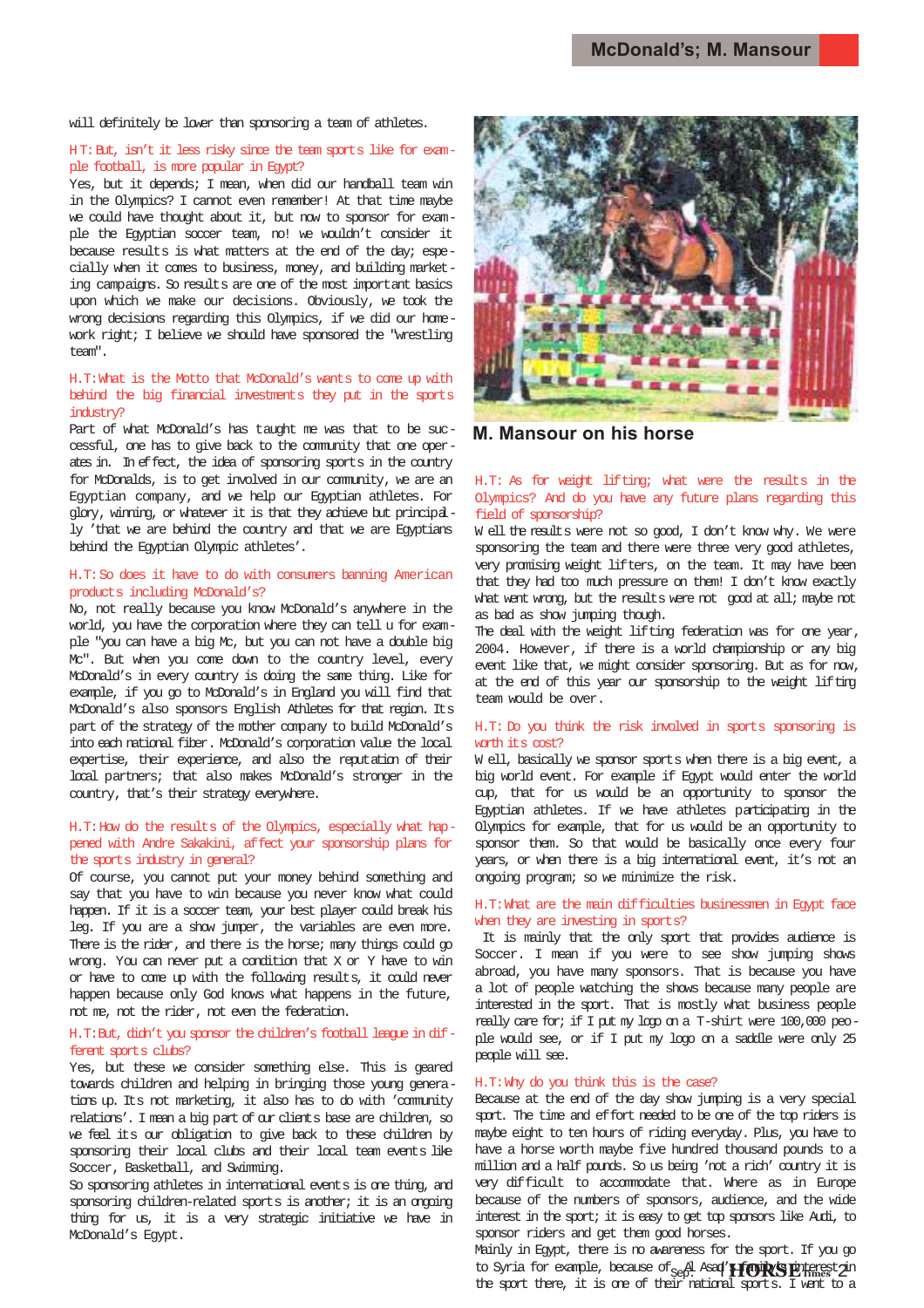## **Competing** in...

### the **Arab League** Based on an interview with: Engineer Samir Abd El Fatah

n an Interview with Engineer Samir Abdel Fatah, he<br>
talked to Horse Times about the competitions held in<br>
Syria and Lebanon and the new Arab league. According<br>
In S. Abdel Fatah the Arab League in a newly developed talked to Horse Times about the competitions held in Syria and Lebanon and the new Arab league. According to Eng. S. Abdel Fatah, the Arab League in a newly developed idea that is put into action for the first time this year. The league consists of a series of qualifying competitions that would make the riders eligible to enter the world cup on the end of May 2005. It is made up of a twelve competition series; the competitions held in Syria and Lebanon were the first two in that league.

In Syria there was a Nation's Cup competition, as well as a qualifying round. Five nations participated in the competitions in Syria: Syria, Egypt, Lebanon, Jordan, and Turkey. While in Lebanon there were only three nations: Lebanon, Egypt, and Syria. The Egyptian team consisted of six senior riders and two young riders namely General Ahmed Al Sawaf, Amr Magdy, Mohamed Osama Al Boraey, Dr. Karim Zohair al Sobky, Mohamed Sabry Abdel Maksood, Alaa Maysara, Ahmed Basiouny, and Shady Ashraf. A week before traveling to Syria Eng. S. Abdel Fatah was appointed trainer for the Egyptian team for both competitions. As indicated by him, the team rode brilliantly in both competitions, plus the atmosphere among the team members was a very positive and cooperative one. Moreover, the results of the Egyptian team were also outstanding; the team won first places in almost every competition they entered, and the really remarkable result was that of the team competition in Syria. The Egyptian team, consisting of General Ahmed Al Sawaf, Amr Magdy, Alaa Maysara, Dr. Karim Zohair, won the competition with ZERO faults. While the second place winning team, Turkey, had sixteen faults, and the third place winning team, Syria, had thirty three faults.

In Eng. S. Abdel Fatah's opinion, the Syrian team stands a very good chance in this league. He believes that the team is going through a transitional phase as they did a lot of changes since the beginning of this year. They have a newly appointed trainer, Ibrahim Bashar. Bashar has been living abroad, in Italy and Saudi Arabia, for a long time, and he seems to have a lot of elaborate plans for the team; if he is given the adequate space and time he will manage to get the team nicely established. To start with, he is planning to buy new horses for the team his year. As stated by Eng.S. Abdel Fatah "the Syrian team will be a force to be reckoned in the future competitions."

On the other hand, the only misfortunate result for the Egyptian team was during the Grand Prix in Syria. The first prize was a "Subaru" car, which was considered a very good motive for all the riders to win. The atmosphere in this competition was full of excitement, and the last to go into the arena was the Egyptian rider Alaa Maysara. Unfortunately, as Alaa was jumping over the last fence, it fell down, and Alaa ended up finishing third. The Lebanese rider, Karim Fares, won first place, a Turkish rider won second place, fourth was Amr Magdy, and fifth was Mohamed Osama Al Boraey. Eng. S. Abdel Fatah also believes that Karim Fares is a very good rider, and should be watched for in the qualifying competitions.

Alaa Maysara won at least two or three competitions in Syria, and another two or three in Lebanon; and all of the Syrian, Lebanese, and Egyptian papers were full of positive articles about him and the whole Egyptian Team. Also Dr. Karim Zohair al Sobky won at least three competitions in Syria and Lebanon, and won second and third places in a lot of competitions.

In Lebanon there was neither a team competition nor a Nation's Cup, only two supporting classes and the Grand Prix. Six Egyptian riders, General Ahmed Al Sawaf, Amr Magdy, Alaa Maysara, Dr. Karim Zohair, Mohamed Osama Al Boraey, and Mohamed Sabry Abdel Maksood, were supposed to participate in the Grand Prix. Nevertheless, on the first day of competition Dr. Karim Zohair fell off his horse and broke his leg after winning second place on that day, and he was then unable to compete on the two following days.

In spit of Dr. Sobky's very misfortunate accident, the other five Egyptian riders were very lucky concerning the results of the Grand Prix. All five riders did clear rounds, so "the Egyptian team had the Jump Off all to himself to win, and get the first five places." Alaa Maysara won first, Amr Magdy second, Mohamed Osama Al Boraey third, General Ahmed Al Sawaf forth, Mohamed Sabry Abdel Maksood fifth.

So far, the status of the Egyptian team in the qualifying competitions is very good; we have the top three riders in the league, and we have another three riders in the top fifteen. Moreover, Eng. S. Abdel Fatah hopes that "the next two qualifying competitions in Alexandria and Sharm El Sheikh, will prove essential for the Egyptian riders who did not get the chance to travel and gain points in Syria and Lebanon."

At the end of this series, the two top riders with the highest accumulated points in six out of the twelve qualifying competitions will get the chance to compete in the world cup finals in May 2005. As said by Eng. S. Abdel Fatah, "It's a very big task for any of the Arab league riders to compete in the World Cup with the existing expertise and the available horse power; I believe it will take a couple of years more to get them ready for this kind of competition." It is very hard to acquire a horse that could jump the World Cup, as the finals will be over a 125 indoors course. Furthermore, the "indoors arena" is a completely different criteria for the Egyptian riders; they are not

used to it, and "it will for sure take them time to adapt to it by getting the proper training." In Eng. S. Abdel Fatah's opinion "the important thing at this stage, i.e. the first two years of the Arab League, is not the finals, it's the qualifications, and to get used to the idea of riders traveling all over the Arab region and competing with different riders".

The next two qualifying competi-



tions will be held in Egypt. The first one will be held on the 18th of Nov<del>e</del>mber**EliFattah**ndria, and **Eng. Samir Abd**